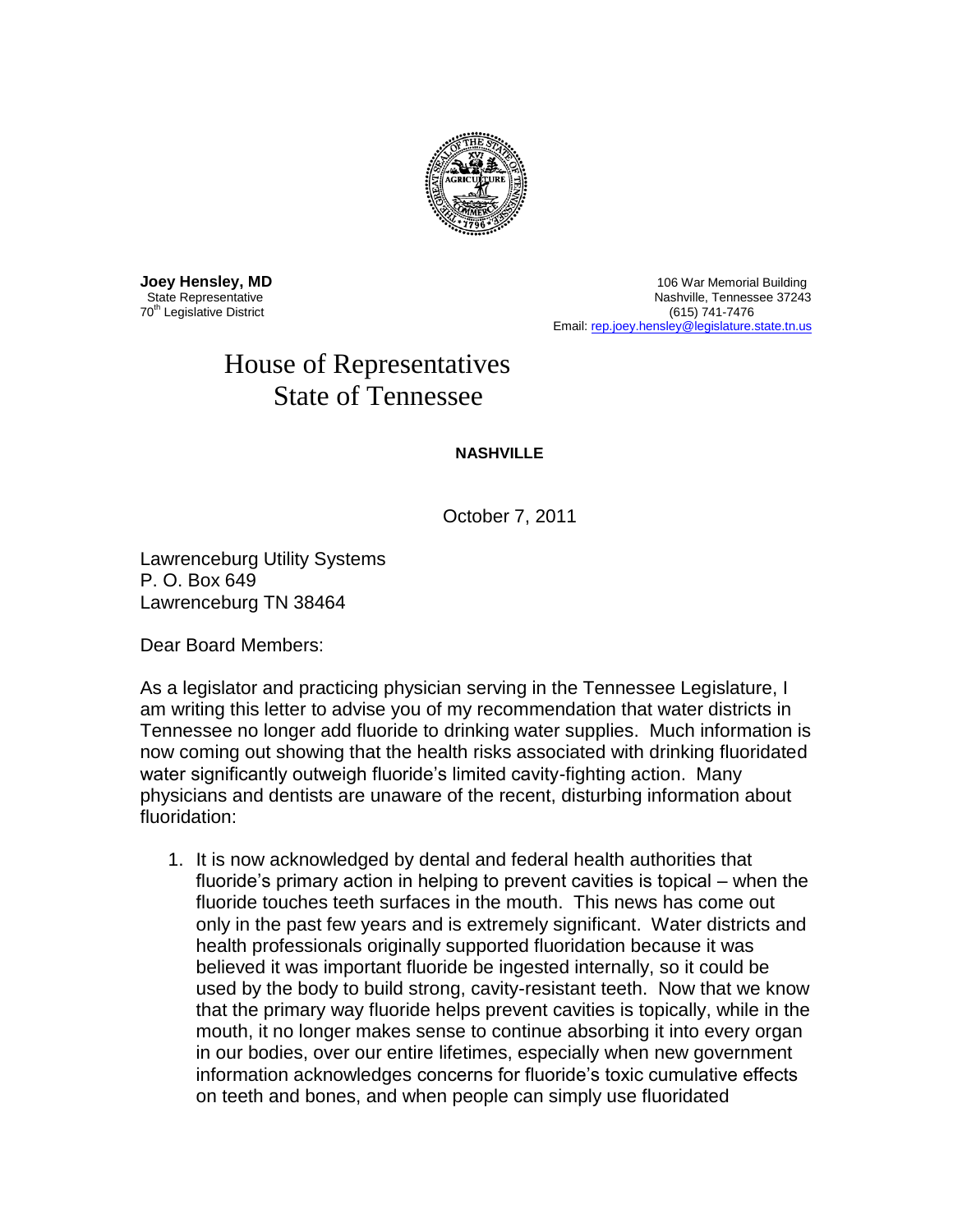toothpaste if desired, and spit out the fluoride. Also, evidence is now strong that teeth sealants on children's teeth are dramatically more effective than fluoride in preventing children's cavities.

- 2. Water fluoridation is medication added to water, as fluoride is the only substance water districts add to water to treat a health condition in our bodies. This addition of medication to water is done without first obtaining informed consent from citizens. Much of the rest of the world refuses to fluoridate water because of this issue alone. Fluoridation also assumes a "one size fits all" approach – not taking into account variations in people's total dose ingested or people's varying health status. Fluoride affects the thyroid, the kidneys, the bones and joints, the nervous system, and our immune systems. Giving an unmeasured amount of fluoride through drinking water and not monitoring people's response to it makes no sense at all and violates fundamental principles of toxicology, pharmacology, and ethics.
- 3. The National Research Council has acknowledged that infants and young children are receiving 3 – 4 times the dose of fluoride as do adults, on a body weight basis. This is very disturbing, as young children's cells are rapidly dividing and are particularly susceptible to ingested toxins. Even the American Dental Association has recently recommended that infant milk formula NOT be made with fluoridated water. If fluoridation continues in Tennessee, who is going to pay for poor families to use bottled water for formula mixing, or pay to buy these families an expensive filtration system to remove fluoride from their water? On top of this, how will all mothers and caregivers who need this information obtain it?

The ADA says its recommendation is aimed at preventing "cosmetic" fluorosis of teeth. The Centers for Disease Control revealed that 32% of school kids now have some form of dental fluorosis, and that moderate and severe dental fluorosis affects nearly 2% of whites and 3-4% of minority folks ages 6 -39. To think that fluoride affects *only* infants' teeth forming cells and somehow miraculously spares all other cells from harm simply strains credulity. Fluoridation also ignores the citizens who have severe dental fluorosis, which is *not* a cosmetic effect but *an adverse health effect that is disproportionately harming minorities.*

You may be told that a number of federal agencies and dental associations still support fluoridation as safe and effective. A number of other countries think otherwise, and a growing number of cities, scientists, and health professionals in the United States are also rejecting fluoridation. The reason fluoridation continues today is due to forces other than the support of good science behind it.